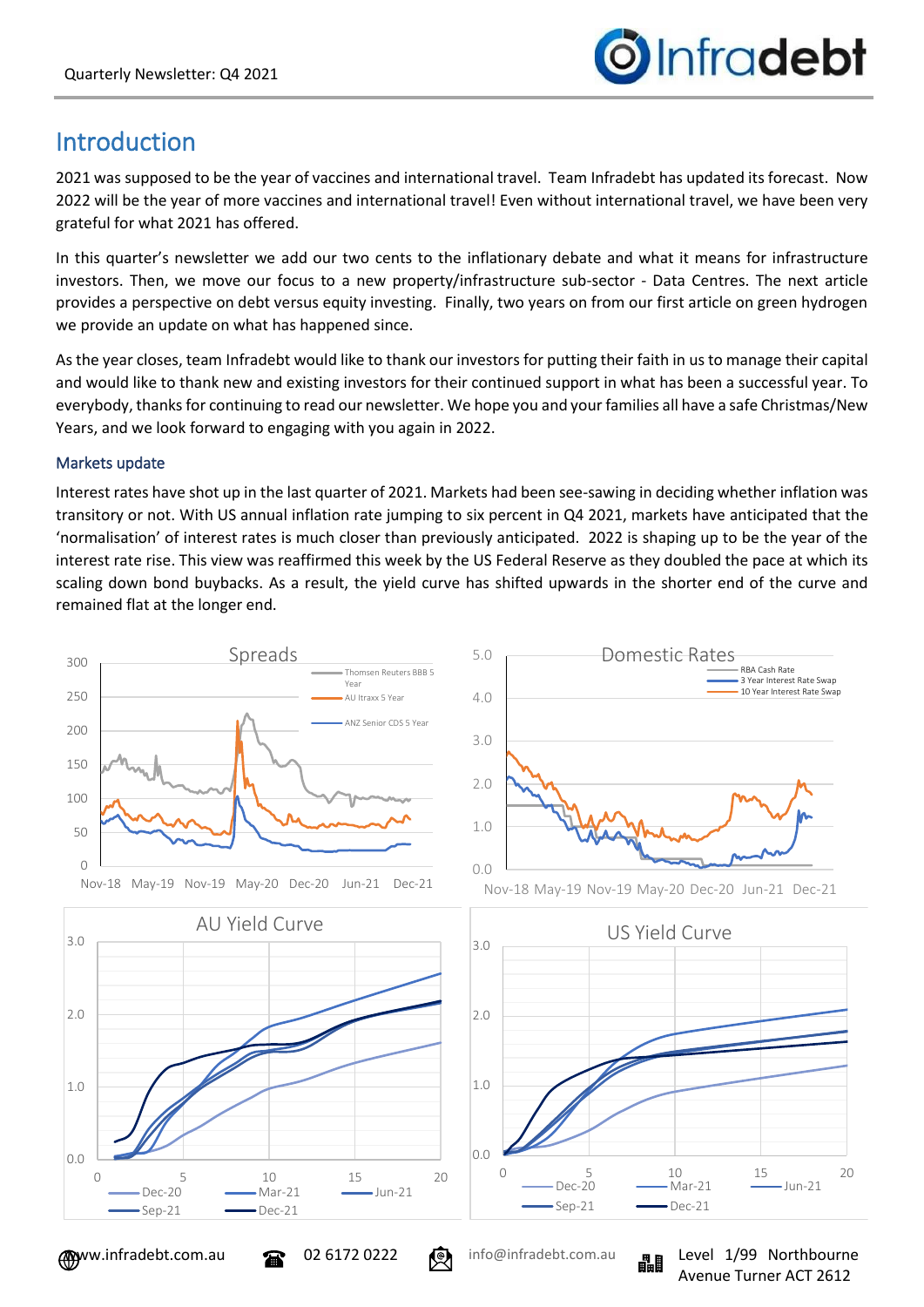![](_page_1_Picture_1.jpeg)

#### New issuance and refinancing

| Date      | <b>Borrower</b>                              | Instrument  | Size (\$m) | Term (Yrs) |
|-----------|----------------------------------------------|-------------|------------|------------|
| September | Kanban Power Hub                             | Loan        | 275        | 5          |
| September | Oaklands Hill Wind Farm                      | Loan        | 180        | 14         |
| September | ElectraNet                                   | <b>Bond</b> | 350        | 7.3        |
| October   | <b>Telstra Digicel Acquisition</b>           | Loan        | 1025       | 3/5/7      |
| October   | Metka EGN Projects                           | Loan        | 104        | 5          |
| October   | Australia Tower Network<br>Acquisition       | Loan        | 1250       | 3/5        |
| October   | North East Link Tunnel PPP                   | Loan        | 4204       | 10/20/31   |
| October   | Canberra Airport                             | Loan        | 400        | 3/5        |
| November  | <b>TransGrid</b>                             | Loan        | 25         | 12         |
| November  | Telstra                                      | Loan        | 720        | 10         |
| November  | Spark Infrastructure Group                   | Loan        | 1245       | 3/5/7      |
| November  | Providence Asset<br>Group<br>Solar Portfolio | Loan        | 33         | n/a        |
| November  | Royal Woman's Hospital                       | Loan        | 640        | 3/5        |
| November  | <b>East Coast Rail</b>                       | Loan        | 515        | 5          |
| November  | Melbourne Airport                            | <b>Bond</b> | 700        | 10         |
| November  | <b>EastLink Toll Road</b>                    | Loan        | 1110       | 3/5/7/10   |
| November  | Aurizon                                      | Loan        | 1450       | 2/3/5      |
| November  | <b>IntelliHUB Acquisition</b>                | Loan        | 1446       | 5          |

#### Equity and other news

- This quarter AustralianSuper has sold a 16.8% stake in Ausgrid to Dutch pension fund APG, retaining an 8.4% stake post the sale. IFM investors currently owns 25.2% and NSW government owns the remainder (49.6%).
- ACCC has approved \$32.6b takeover bid of the Sydney Airport.
- Brookfield and State Super is running an auction to sell 100 per cent of GeelongPort in Victoria. The final shortlisted parties were believed to include Australian infrastructure manager First Sentier and Palisade Investment Partners.
- Infrastructure Capital Group, First Sentier Investors and an Asia-based investor have submitted their final bids to acquire Elliot Green Power's 302 MW Australian renewable assets and development pipeline.
- Canadian pension fund OMERS have agreed terms to acquire a 49 percent of FRV Australia, a solar EPC and developer headquartered in Spain. FRV currently have more than 550MW of solar farms operating or under construction in Australia.

![](_page_1_Picture_11.jpeg)

![](_page_1_Picture_12.jpeg)

![](_page_1_Picture_14.jpeg)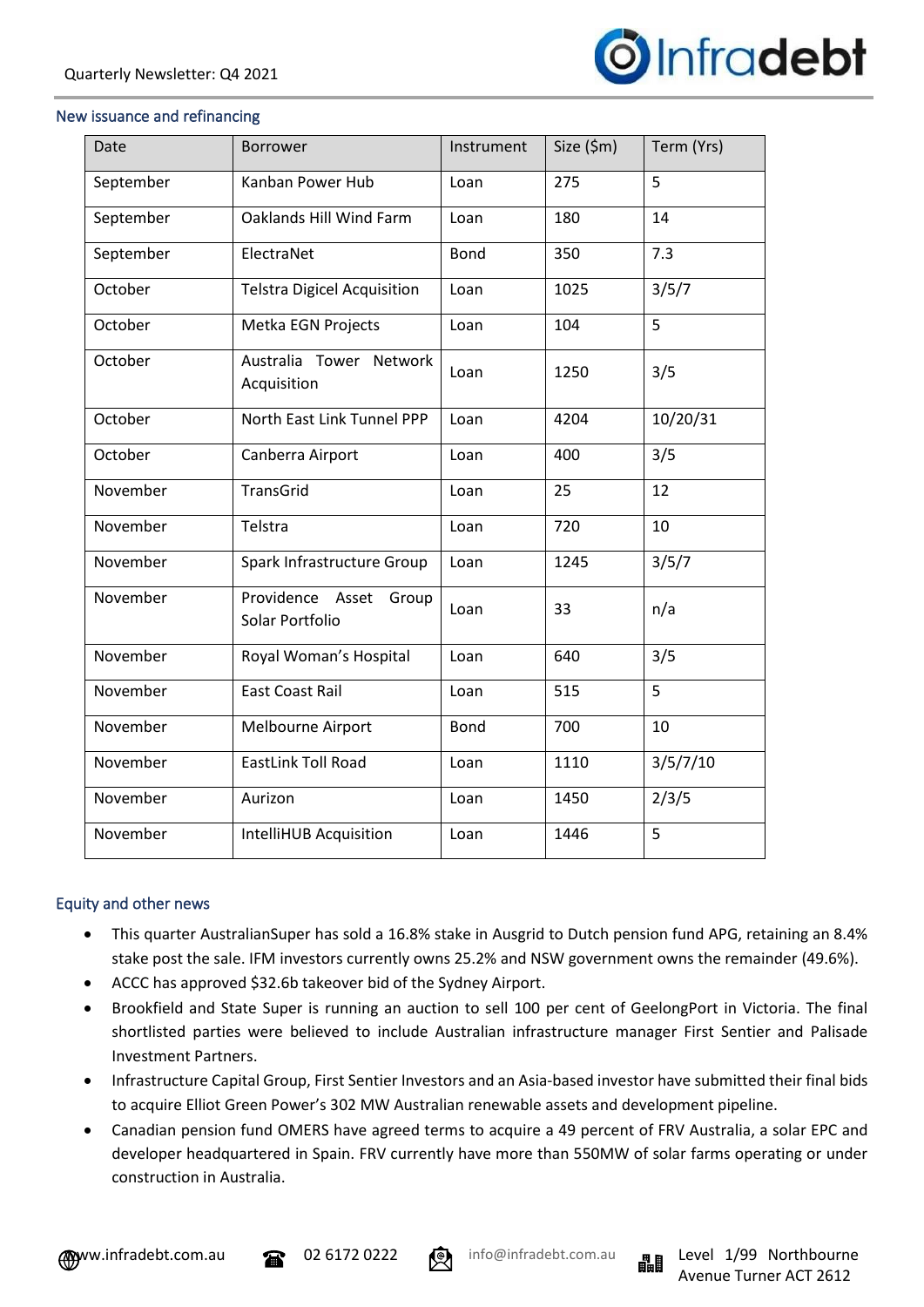![](_page_2_Picture_1.jpeg)

- Edify Energy has announced that it is selling its 150MW energy storage projects in the Riverina. The project includes three co-located BESS in NSW with 10-year offtakes.
- Aurizon have signed a \$2.35 billion deal to acquire One Rail Australia from Macquarie's MIRA and Dutch pension fund PGGM. The acquisition is currently under ACCC review.
- Brookfield is in exclusive discussions with Pacific Equity Partners to acquire a 50% stake in its smart metering business IntelliHUB following a 6 month auction process.
- Brookfield is set to sign a binding deal to Acquire AusNet Services for more than \$2.50 a share. The bid is expected to value AusNet's equity close to \$10 billion.
- In October, Telstra has acquired 100 per cent of Digicel Pacific, a telecommunications operator in South Pacific with a \$US1.33 billion support package from federal government. Telstra has contributed \$US270 million in equity.
- The Victorian government have kick-started the process to part-privatise the \$1.8 billion motor registry. Morgan Stanley is running the bidding process. Expressions of interest have been delivered in October with further rounds of bidding expected in coming months.
- Spark Infrastructure shareholder have approved a takeover bid by a consortium led by Kohlberg Kravis Roberts and the Ontario Teachers' pension fund. The deal has also been approved by Foreign Investment Review Board and is only awaiting NSW Supreme court approval. The consortium will gain access to Spark's \$17 billion of electricity network assets, including 49 per cent of SA Power Networks, CitiPower and Powercor.
- Shell and Infrastructure Capital Group (ICG) have agreed terms to acquire Meridian Energy's Australian assets for \$729m. Shell and ICG are expected to split the portfolio; Shell will take the power retailer, Powershop, while ICG acquires Meridian Energy Australia's wind and hydro generation assets and developments.
- Ontario Teacher's Pension Fund has acquired a stake in GreenCollar, joining Kohlberg Kravis Roberts on the share register. Green Collar is an Australian environmental markets investor, advisor and project developer.
- Axicom has received bids for its national portfolio of telecommunication towers. Axicom is jointly owned by Macquarie Infrastructure and Real Assets, Unisuper, UBS and Abu Dhabi Investment Authority.
- Beijing Capital Group has listed New Zealand's leading waste management provider, Waste Management NZ up for sale with an anticipated price of more than \$2 billion. Australia's Cleanaway Waste Management, Macquarie Infrastructure and Real Assets, Morrison & Co, Morgan Stanley Infrastructure Partners and Stonepeak Infrastructure are all expected to participate in the bidding process.
- Vopak have announced that they are selling their Australian fuel terminal business which includes sites at Port Botany and the Port of Darwin and is expected to be worth more than \$1 billion.

# Inflation

Inflation has been a tremendous focus for investors over the past few months. Lots of ink has been spilled by the pundits and we would be humble about our insights into a macro issue that is a key focus for fixed income (and equity investors) worldwide.

However, inflation is a key issue for infrastructure investors. First, many projects have inflation linked revenues and so a lift in inflation is a direct boost to cash flows and valuations/returns. Second, higher inflation would usually be expected to be associated with higher long-term interest rates and infrastructure asset valuations are very sensitive to long-term interest rates. Thus, inflation can be a positive and a negative.

The net position will depend on whether what it adds to the cash flows is larger or smaller than the loss from higher rates.

![](_page_2_Picture_19.jpeg)

![](_page_2_Picture_20.jpeg)

![](_page_2_Picture_22.jpeg)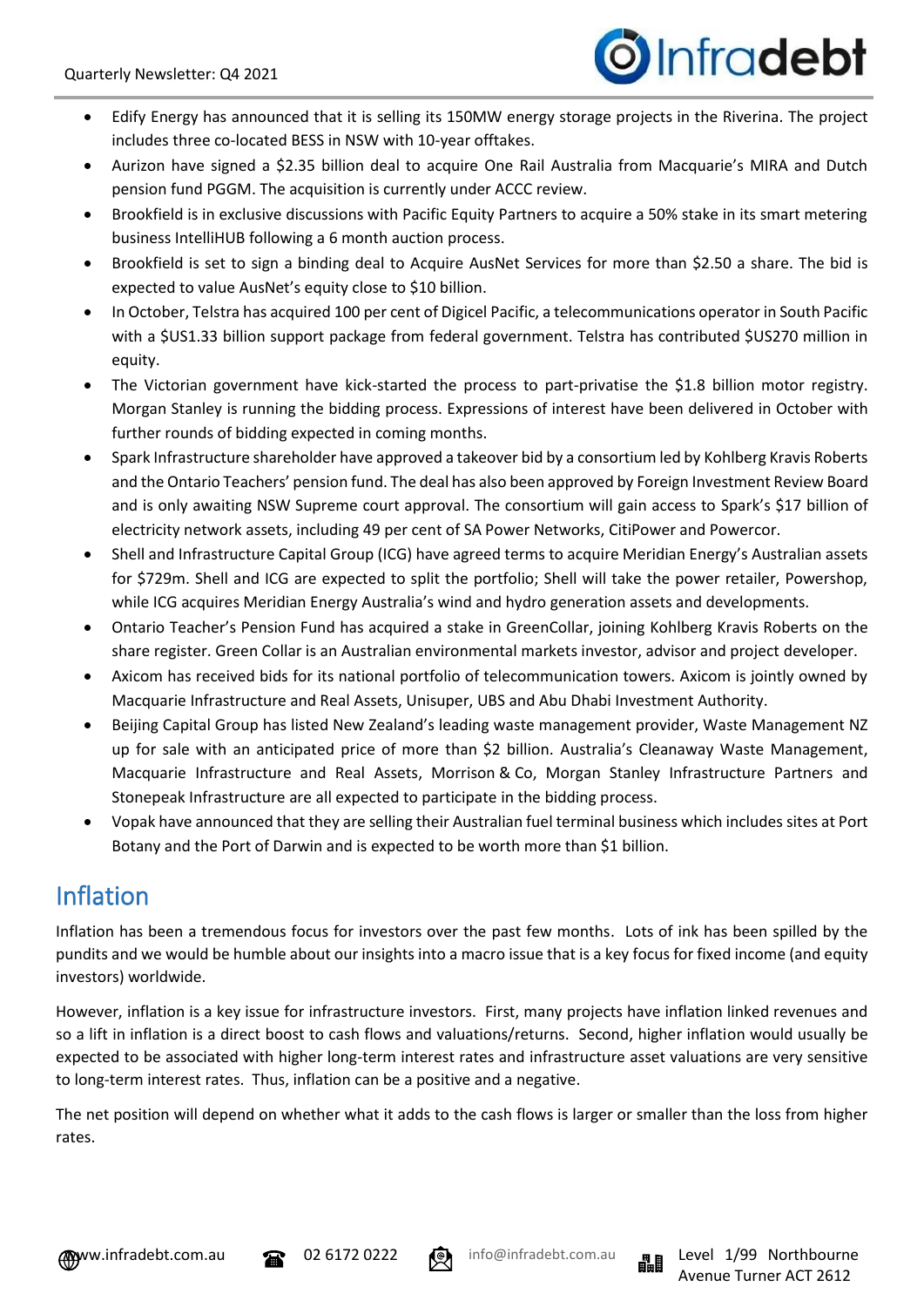![](_page_3_Picture_1.jpeg)

![](_page_3_Figure_2.jpeg)

*Source: Refinitiv Eikon*

The bond market's behaviour implies they think inflation is transitory. That is, inflation is high at the moment, but this will pass (and quite possibly these effects will continue for several years – which might seem like a long time for an equity day trader, but isn't in the context of the 30 year cash flow profile of the typical infrastructure asset). The market is betting either:

- Inflation is actually short lived that is it trails off in the next 12 months as the supply chain bottlenecks from the reopening from Covid unwind; or
- Inflation continues for a longer period, but this forces the Fed's hand so that they substantially raise interest rates through 2022 and 2023 and this rapid tightening in monetary policy (and perhaps an induced recession) results in much lower inflation down the track – such that average inflation over the next 10 years is actually quite low.

![](_page_3_Figure_7.jpeg)

#### *Source: Refinitiv Eikon*

The key message from the market is that long-term real interest rates are expected to remain negative. That is any increase in inflation will be basically matched by nominal interest rates. The market is not predicting a fundamental shift in inflation/interest rate regime. Provided this is sustained, this is a fundamentally supportive backdrop for infrastructure investors.

![](_page_3_Picture_11.jpeg)

![](_page_3_Picture_12.jpeg)

![](_page_3_Picture_14.jpeg)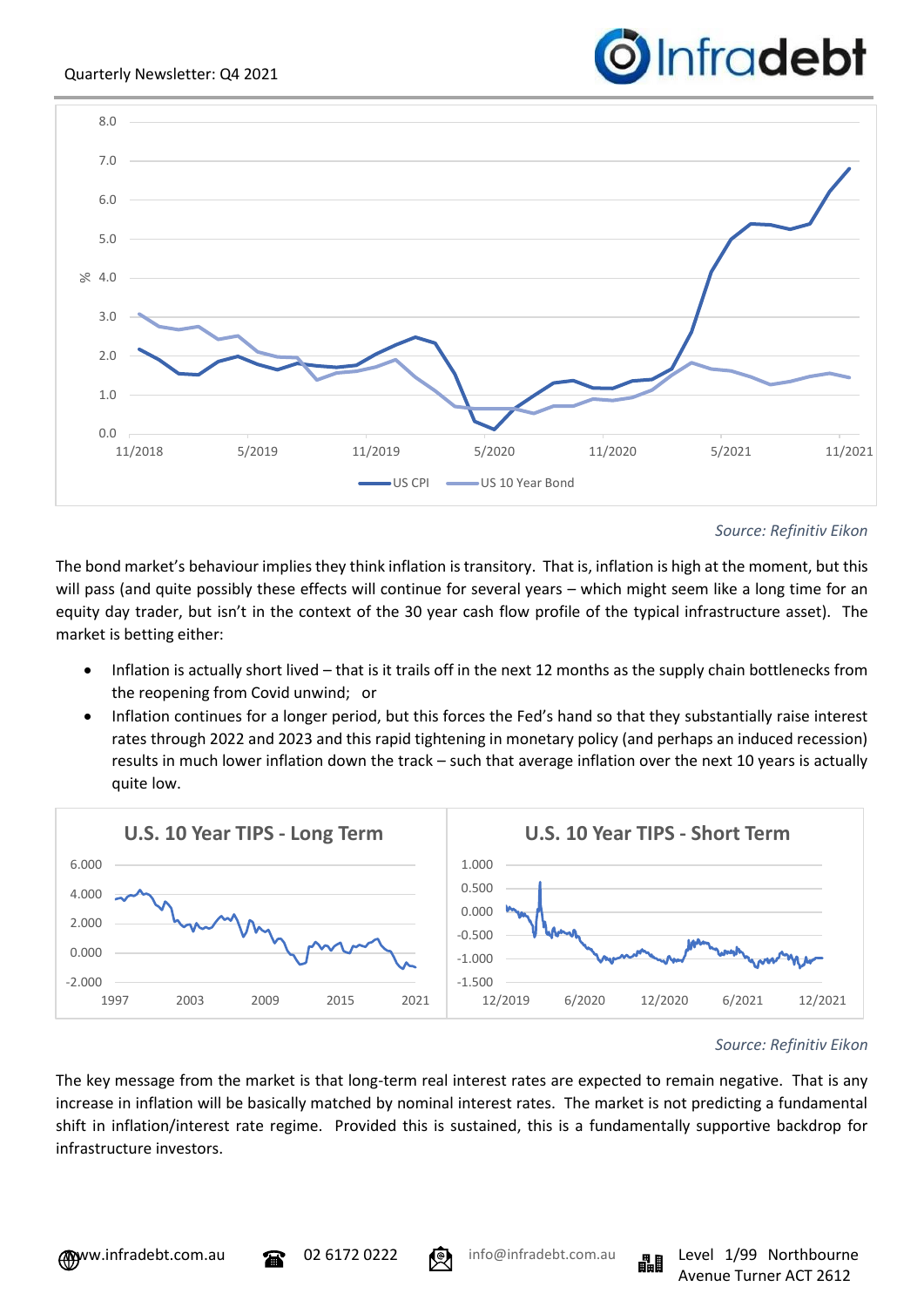![](_page_4_Picture_1.jpeg)

Watching long bond rates (both nominal and real) over the months ahead would give an insight to whether the market is changing its view. However, this is not very helpful from an investor's perspective. If 10 year rates blow out then for an illiquid asset class like infrastructure it is going to be too late to avoid the carnage.

Thus, a key question is whether we can form a judgement today on the likelihood of the market sustaining its view. This is a difficult judgement. Ultimately it turns on what are the key drivers that have caused real interest rates to be so low in the first place and whether there a fundamental change in those drivers.

Global growth has been anaemic since the GFC. Central banks have chosen (or had to) maintain very low interest rates in an attempt to boost growth. This has brought forward consumption and resulted in large debt build ups. High debt means that increases in interest rates will slow growth more rapidly than in the past.

Within this context, it is hard to see the environment that would allow central banks to lift short term interest rates to meaningfully above inflation and sustain that on a long-term basis.

## Are data centres infrastructure?

Did you know that over 90% of the world's data was created in the last 18 months to two years? That's all electronic data ever created. The demand for data storage is growing at a rapid rate as the cloud computing megatrend continues. Covid-19 has accelerated this demand with people continuing to work from home post lockdowns.

![](_page_4_Figure_8.jpeg)

## *Source: Seagate; Statista estimates*

Technology business models have evolved significantly over the last two decades. Increasing internet connectivity speeds have allowed computing resources to be aggregated in the "cloud" rather than at the user's premise. Technology services are now being delivered at a lower cost and "as a service" at an increasing rate. Everything from software applications, streaming entertainment and backend databases are moving to the cloud. Computing resources are cheaper at scale compared to at a single user's premises. With increasing connectivity in our daily lives (fixed wireless and 5G) this trend is unlikely to end anytime soon.

![](_page_4_Picture_15.jpeg)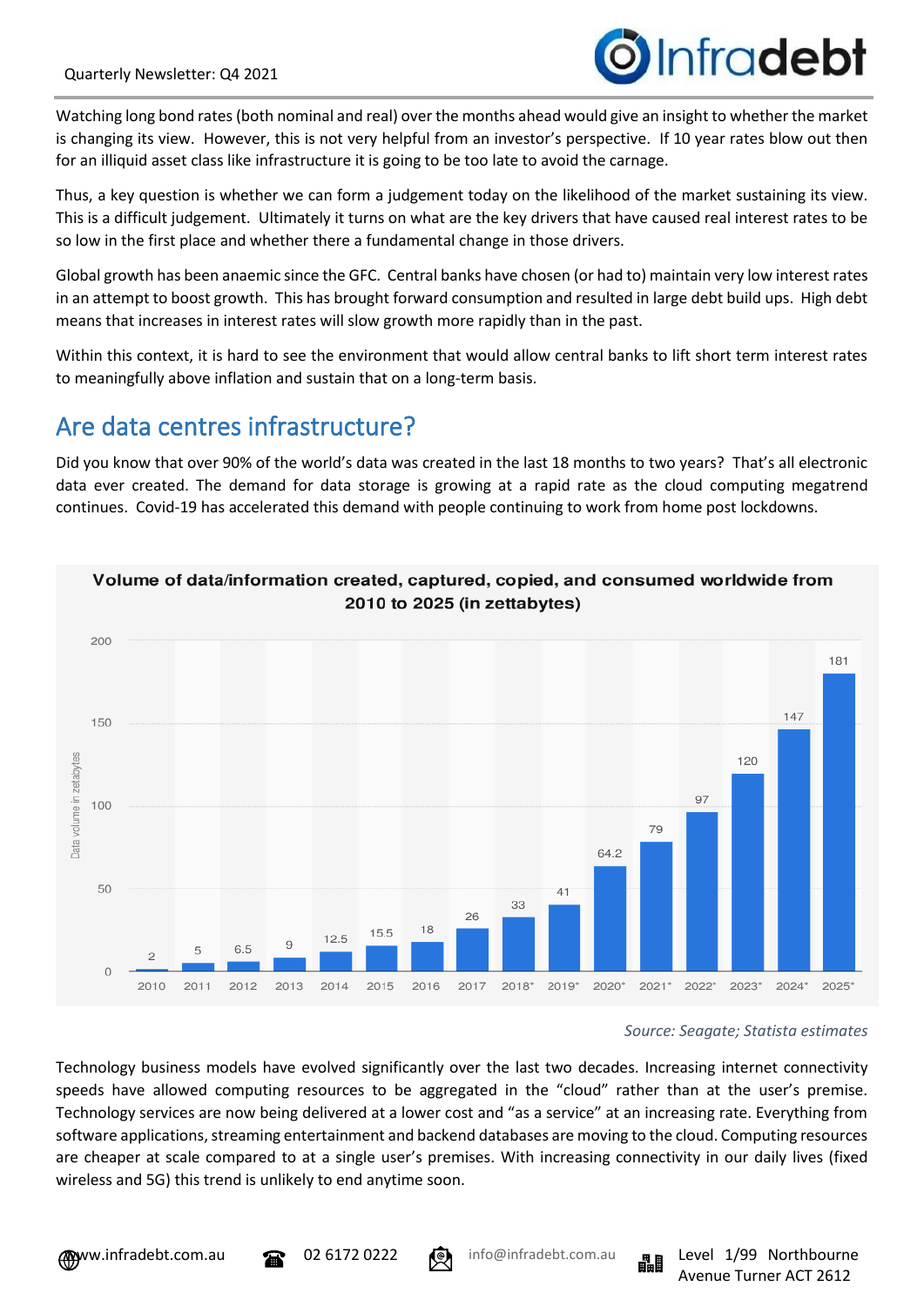![](_page_5_Picture_1.jpeg)

#### **What are data centres**

Any organisation that uses or creates data has the need for a data centre (aka file server) at some point in time. Traditionally these data centres were on premises and the organisation's internal IT infrastructure team would maintain them. With the amount of data being produced increasing significantly and continuously changing dynamics of the IT ecosystems, organisations have moved their data centres to large scale co-location, cloud, enterprise and managed service data centres. These are the modern-day data centres we hear about in the news every day. On the outset, they may seem complex structures, but put simply, they are a physical facility leased by multiple customers to house their data.

Data centres offer their equipment to customers who don't want to, or cannot, invest in setting up the same facility for private use. The client pays based on consumption and has the added advantage of being able to scale up quickly if their demands increase. Data centre operators determine fees based not only on the square footage each customer uses but also the amount of electricity used or provisioned. Electricity usage is a critical cost driver, both from the direct use by servers, but also because every KWh of power consumed translates into waste heat and, hence, an airconditioning requirement.

The datacentre service provider will be responsible for the maintenance and upgrade of all the equipment. Also providing other services including access to broadband, interconnectivity with other customers, security and onsite professional services.

In other words, data centres offer the combination of interconnection with high-speed enterprise access to data and an ecosystem that will enable scalable and agile infrastructures, bringing the customer and its applications to the network.

![](_page_5_Figure_7.jpeg)

There is a huge growth potential for the industry, with Australia, revenues alone are projected to grow from \$4.7 billion in 2021 to \$9.1 billion by 2027, that's close to a 100% growth in revenue in six years.

*Source: IBISworld*

Avenue Turner ACT 2612

![](_page_5_Picture_10.jpeg)

![](_page_5_Picture_12.jpeg)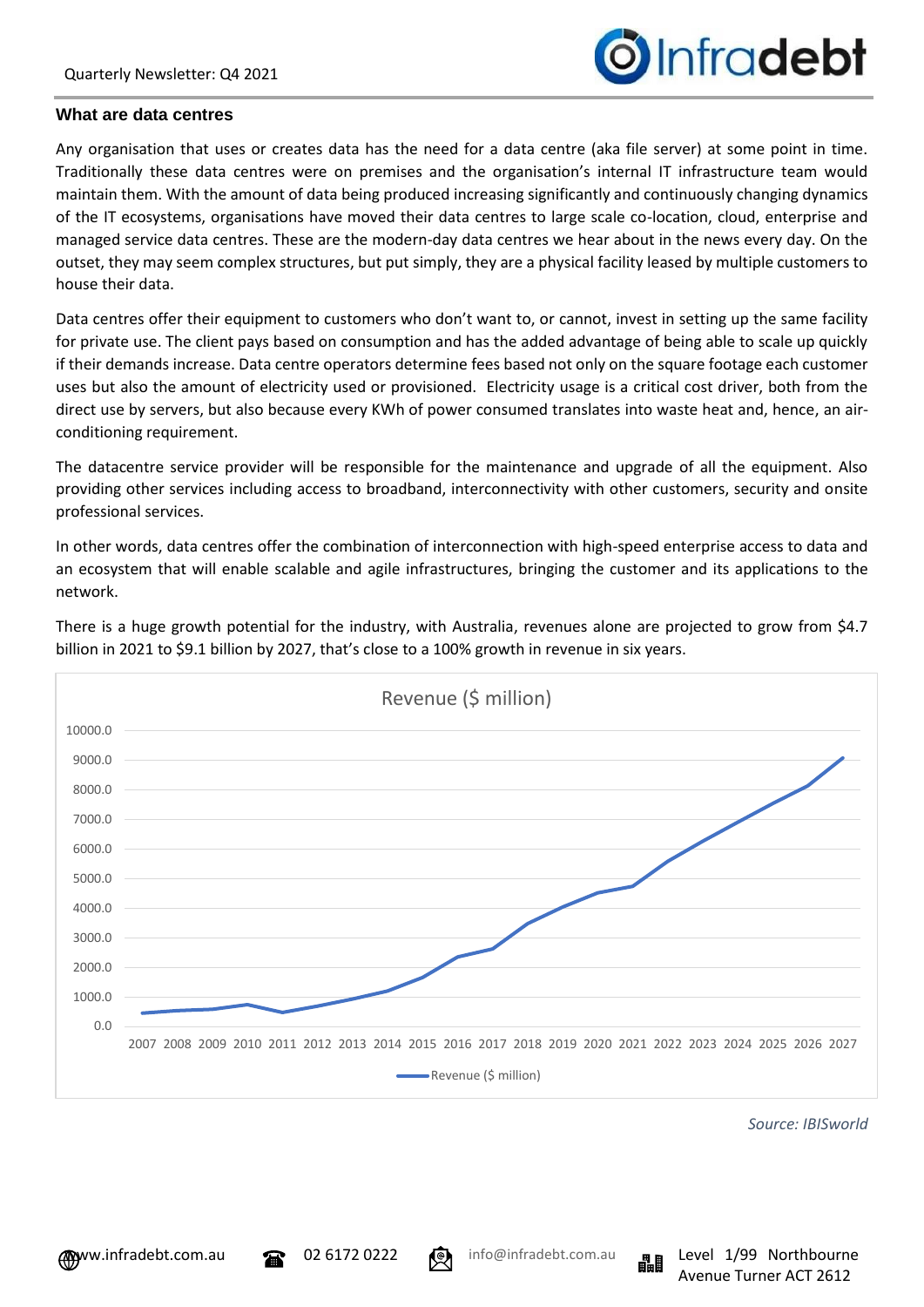# Infradebt

## **Infrastructure, Property or IT……or all three?**

One of the key characteristics of data centres that sets them apart from their real estate peers is the higher demand for and emphasis on power — both the immediate need to run and cool thousands of servers as well as the backup power on hand that can seamlessly keep those servers running for up to a week or more, should the primary power source go down. To give some perspective, on a global scale, data centre power consumption amounted to about 416 terawatts, or roughly 3 percent of all electricity generated on the planet.

When considering the real estate aspect, well we all know how the saying goes in property investing... "location, location, location". Data centre success and occupancy has been correlated with the location of the data centre. Data centres close to the operations of the customers are preferred due to connectivity speed as well as the ease of access by the internal IT team. Bringing data centres close to consumers also speeds response times (aka latency). As a result, data centres in major business hubs have seen higher occupancy rate as well as better margins.

In order to achieve those margins, there are two main profitability factors to consider, controlling costs and achieving scale. Large companies benefit from significantly reduced marginal costs, with fixed costs shared across a greater number of customers. Additionally, the number of employees required to manage each server declines as the size of a data centre increases. These economies of scale favour larger companies, increasing the industry's market share concentration. Change in the industry is quite rapid, major companies have been re-investing profits to keep up with the highest speed servers and network architecture, as well as employing techniques that enhance energy efficiency and reduce the carbon footprint of their data centres.

At an individual project level, careful consideration needs to be given to the forward-looking EBITDA projections. Simplistically, a good infrastructure project has high upfront capital expenditure, some form of 'moat' (monopolistic style barriers to entry) stable revenues, and high operating margins throughout the life of the project. Datacentres can definitely deliver attractive operating margins. For example, Next DC delivered an FY21 operating margin of 55%.

![](_page_6_Figure_7.jpeg)

*Source: Next DC Annual Report*

The revenue profile of a data centre consists of varying contract lengths. However, companies focus on securing longterm credit-worthy clients to help to help boost their own credit profile. Looking at Next DC, we observed that 43% of the Next DC's revenue was from two clients (weighted average contract length unfortunately was not revealed). This adds another level of complexity in valuing data centre projects as the differing contract lengths of customers, their credit profile, and the contractual terms are key inputs to finding the correct valuation for the project or level of debt each project can sustain.

Similarly, the operational complexities of continued technological investments and expansions, makes a data centre less like an infrastructure project (where generically the bulk of capex occurs at the start of the project life) as there is

![](_page_6_Picture_13.jpeg)

![](_page_6_Picture_15.jpeg)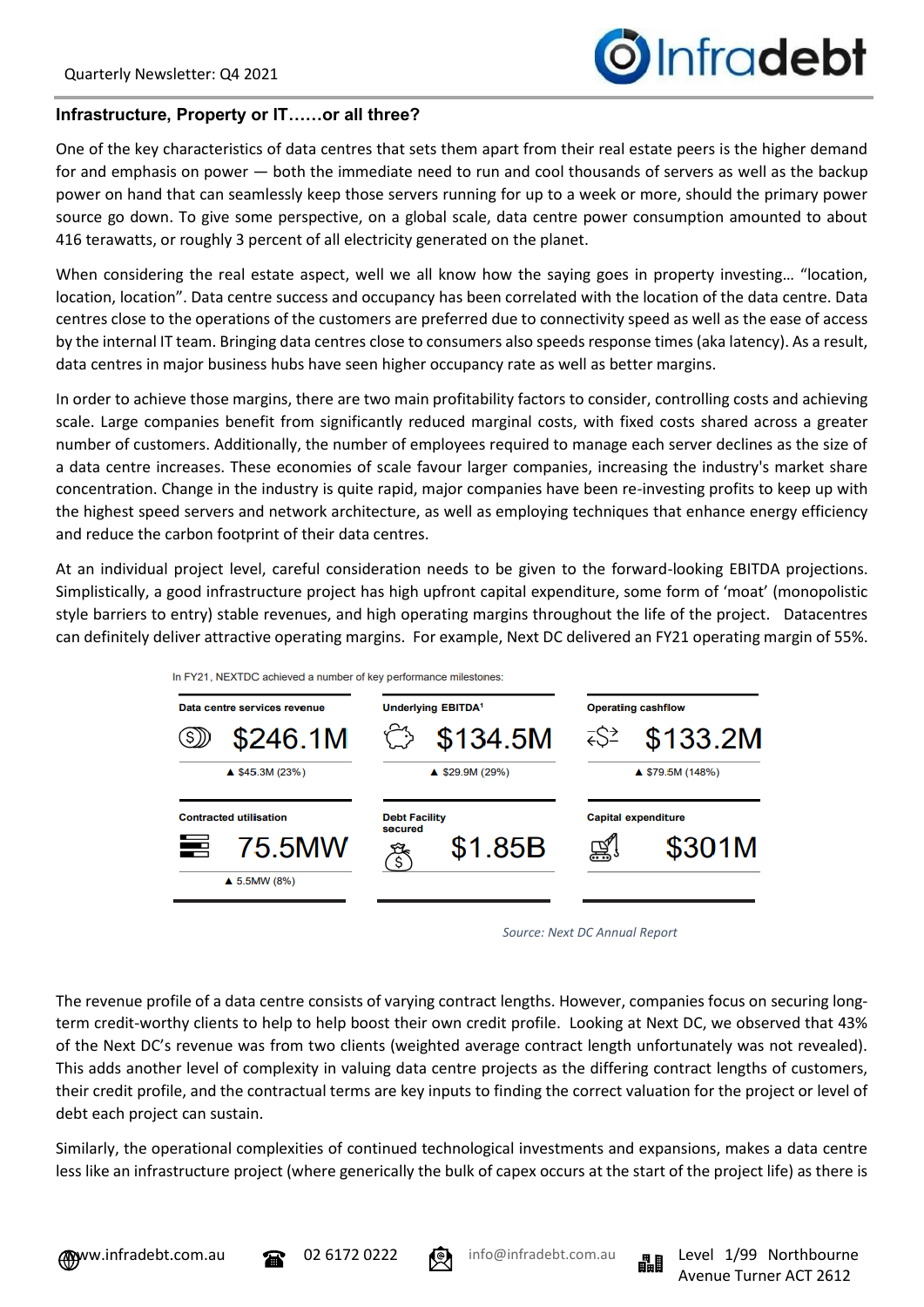![](_page_7_Picture_1.jpeg)

a constant need for continuing capex to maintain relevance and competitiveness in the market – again Next DC in the infographic provides an example of the continuing capex spend.

In summing up, data centres present some unique features and risks for investors / debt financiers compared with other asset classes. Whilst they share many characteristics with traditional infrastructure, they also have a number of non-infrastructure characteristics. We believe data centres are still in the early stages of an emerging sector, valuation models are expected to evolve and mature with time as they factor in the multi-faceted nature of this asset class.

## Left tail right tail

At Infradebt we are not tied to investment labels. At the end of the day, all investing is investing. We believe the most important thing is a laser like focus on risk vs reward trade-offs and understanding the distribution of outcomes. Life never turns out like the base case!

An interesting comparison is the difference between debt investing versus equity investing. In our day to day work we are constantly assessing the relative risk and return profiles of each component in the capital structure as well as the overall unlevered valuation of a project.

Debt is typically characterised as having a capped return profile with senior security over a business. If a business performs better than expected there is no increase in the debt return. If a business does worse than expected, there is a risk that debt will suffer a loss. Even worse, if the business becomes insolvent equity will throw the keys over to the debt investors!

Debt owns the downside risk and none of the upside. Hence it makes sense for debt investors to be attuned to the downside risks. A core tenet is not to lend more than the unlevered value of a business so that you can recover your capital in the event of default. Naturally, debt investing attracts the "permabear" crowd!

On the flip side, equity returns are completely uncapped with the possibility of earning outsized (multi-bagger!) investment returns if right tail events occur. The maximum return is potentially unlimited, and the maximum loss is your initial cost base. Those equity investors are an optimistic bunch of people.

Jokes aside, when does it make sense to invest in the equity? When you believe market participants (and debt investors) are mispricing the fundamental value of the project and in particular the quantum and probability of right tail outcomes. Right tail outcomes are very broad but wrapped into this concept is the competitive position of a business. See our previous article on investment moats!

When does it make sense to invest in the debt? When you believe the views of the market (and equity investors) are overly optimistic or have unrealistic views on the probability of future cashflows. Debt investors can take advantage of the unreasonable assumptions of equity whilst maintaining a conservative cost base that is less than the "true" value of a business.

Given we are Infrastructure investors we can apply these concepts to our asset class. In general, there are two generic types of infrastructure investing, "core" versus "non-core". "Core" is code for real assets with high barriers to entry. These assets are usually monopolies with deep moats and long tenor cashflows. "Non-core" assets are more price takers and are generally priced as such.

"Core" cashflows tend to be long tenor and often linked to economic growth. Lenders view these assets as "safe" and debt costs are low. We think these types of assets make great equity investments. Given the state of valuations this is a consensus view!

"Non-core" tends to have less durable and volatile cashflows and should be "cheaper" on a risk adjusted basis. This volatility makes the investment susceptible to the whims of lenders who may demand rectification of covenant breaches should they occur.

![](_page_7_Picture_16.jpeg)

![](_page_7_Picture_17.jpeg)

![](_page_7_Picture_18.jpeg)

![](_page_7_Picture_19.jpeg)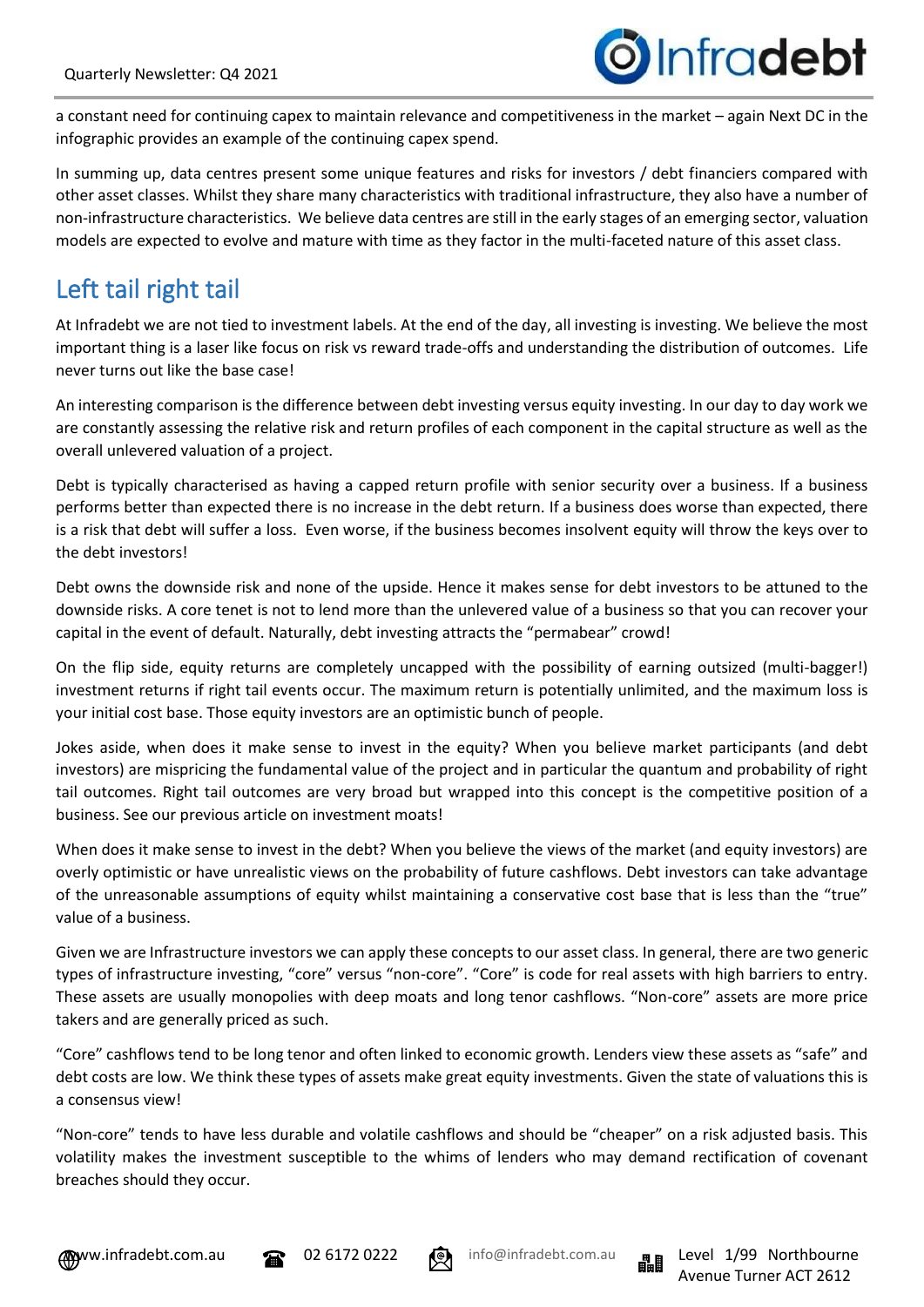![](_page_8_Picture_1.jpeg)

We think debt investments in non-core infrastructure provides significant opportunity for investors. Given the competitiveness in capital allocation to the infrastructure asset class, debt investment in non-core allows investors the opportunity to benefit from the (irrational?) optimism of equity whilst providing a defensive position against a volatile less durable business. Sometimes debt even earns outsized returns!  $\odot$ 

# Green Hydrogen Two Years On

Infradebt first featured green hydrogen in our newsletter two years ago (see Q4 2019). Green hydrogen seemed an over the horizon issue then, there has been a lot of talk and some action in Australia since. This article recaps our key conclusions from 2019 and updates the outlook (and key issues for investors) based on what we know now.

## **Hydrogen Recap**

Hydrogen is the most abundant element in the universe. What makes it attractive in the 21<sup>st</sup> century on earth is that it is a fuel that when burned produces water rather than CO2. Above and beyond this obvious climate change benefit, hydrogen is also quite flexible. It can be burned and, hence, is useful for industrial processes which rely on heat (such as steel or cement making) and it can also be passed through a fuel cell (or burned in a turbine) to produce electricity or power transport.

The key challenge with hydrogen is cost. Currently, most hydrogen is produced by the steam reformation of natural gas (which produces lots of CO2). Green hydrogen – produced by the electrolysis of water – is very expensive. It is expensive due to the cost of electrolysers and the input electricity (and electrolysis is an inefficient process – with significant energy loss through waste heat). Furthermore, given that most hydrogen won't be used where it is produced, there are further costs from compression/liquification or conversion to ammonia (which is easier to transport) and then transportation.

The National Hydrogen Road Map indicated a current supply cost for green hydrogen of approx. \$6/kg. This equates in a \$/GJ – which is how Australian's quote gas prices – to \$50/GJ, or in \$/MWh – which is how we quote electricity prices – this is \$180/MWh. This is very expensive and wouldn't be commercially viable.

Back in 2019, the Infradebt view was that hydrogen didn't make sense for stationary energy. Turning electricity into hydrogen and then back into electricity is fundamentally inefficient. Anything that can be powered directly from electricity should be. While falling electricity costs will make hydrogen a lot cheaper to produce, it doesn't improve hydrogen's competitive position for the purposes of electricity generation and supply.

Our view then, at it remains today, is the opportunity for hydrogen is in segments that can't be electrified (think heavy transport etc). The opportunity for Australia is that we have massive low-cost renewables potential. This is an opportunity to replace jobs/export income lost from the inevitable decline in coal/gas exports with hydrogen exports (or exports of minerals processed with our cheap hydrogen).

## **What's Happening Now**

In the last two years there has been tremendous activity in the hydrogen space. According to the CSIRO's HyResource website there are 18 projects operating or under construction and they are tracking a total of 84 projects in various stages of development. That is an enormous amount of activity for a process that generates a gas fuel at 5-10 times the price of its fossil fuel equivalent.

These projects are being developed largely by the private sector, but usually with government/university grant funding or involvement. The sheer number of projects shows both the private sector and government are treating the potential for hydrogen seriously.

#### **Infradebt's hydrogen outlook**

We still believe hydrogen has an important role in hard to abate sectors like long distance/heavy transport and sectors that need direct heat energy (eg steel) not just electricity.

**WWW.infradebt.com.au 22 02 6172 0222** (C) info@infradebt.com.au night Level 1/99 Northbourne

![](_page_8_Picture_17.jpeg)

![](_page_8_Picture_18.jpeg)

![](_page_8_Picture_20.jpeg)

Avenue Turner ACT 2612